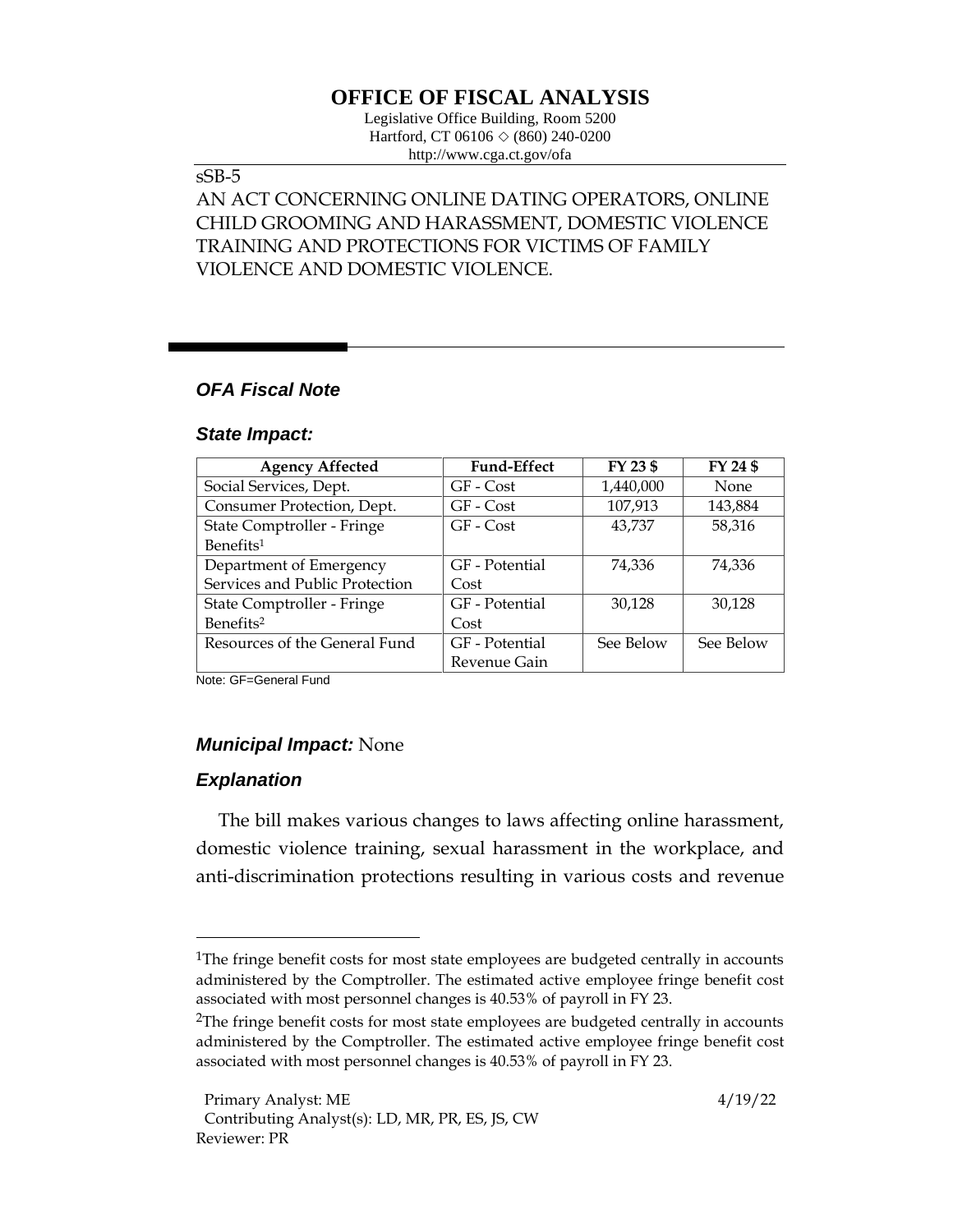gains to the state, described below.

**Sections 1-4** creates a regulatory framework for online dating services<sup>3</sup> and requires the Department of Consumer Protection (DCP) to enforce these provisions resulting in a cost of \$151,650 in FY 23<sup>4</sup> and \$202,200 in FY 24. To meet the requirements of the bill DCP will have to hire on special investigator and one staff attorney. There is anticipated to be a numerous complaints and non-compliance which will need to be investigated and fines assessed per violation. To the extent violations occur and fines are assessed there is a potential revenue gain to the state.

**Section 5** establishes a working group to make recommendations on criminalizing child grooming resulting in no fiscal impact to the state.

**Section 6** establishes a grant program to provide educational and training opportunities with the goal of preventing online abuse and results in a potential cost to the Department of Emergency Services and Public Protection (DESPP) of \$104,464 (costs include salary and fringe benefits) in FY 23 and FY 24. To the extent funding is appropriated to the grant program, DESPP will have to hire one Emergency Management Program Specialist to run the program. The new employee is responsible for fielding a request for proposals for eligible entities, reviewing all submissions to see if they meet the required criteria, and awarding grant funding.

**Section 7** of the bill reduces the number of employees an employer must have to be subject to the antidiscrimination laws under the Commission on Human Rights and Opportunities (CHRO). It subjects employers to the antidiscrimination and posting requirements in current employment law, including sexual harassment. Existing law already applies the training requirements to employers with one or two employees. This is not anticipated to have a fiscal impact on state

<sup>3</sup> Requires operators to gather a significant amount of confidential data, conduct identity checks, encrypt the data, and maintain confidentiality.

<sup>4</sup> FY 23 reflects 9 months of salary costs due to the October 1, 2022 effective date.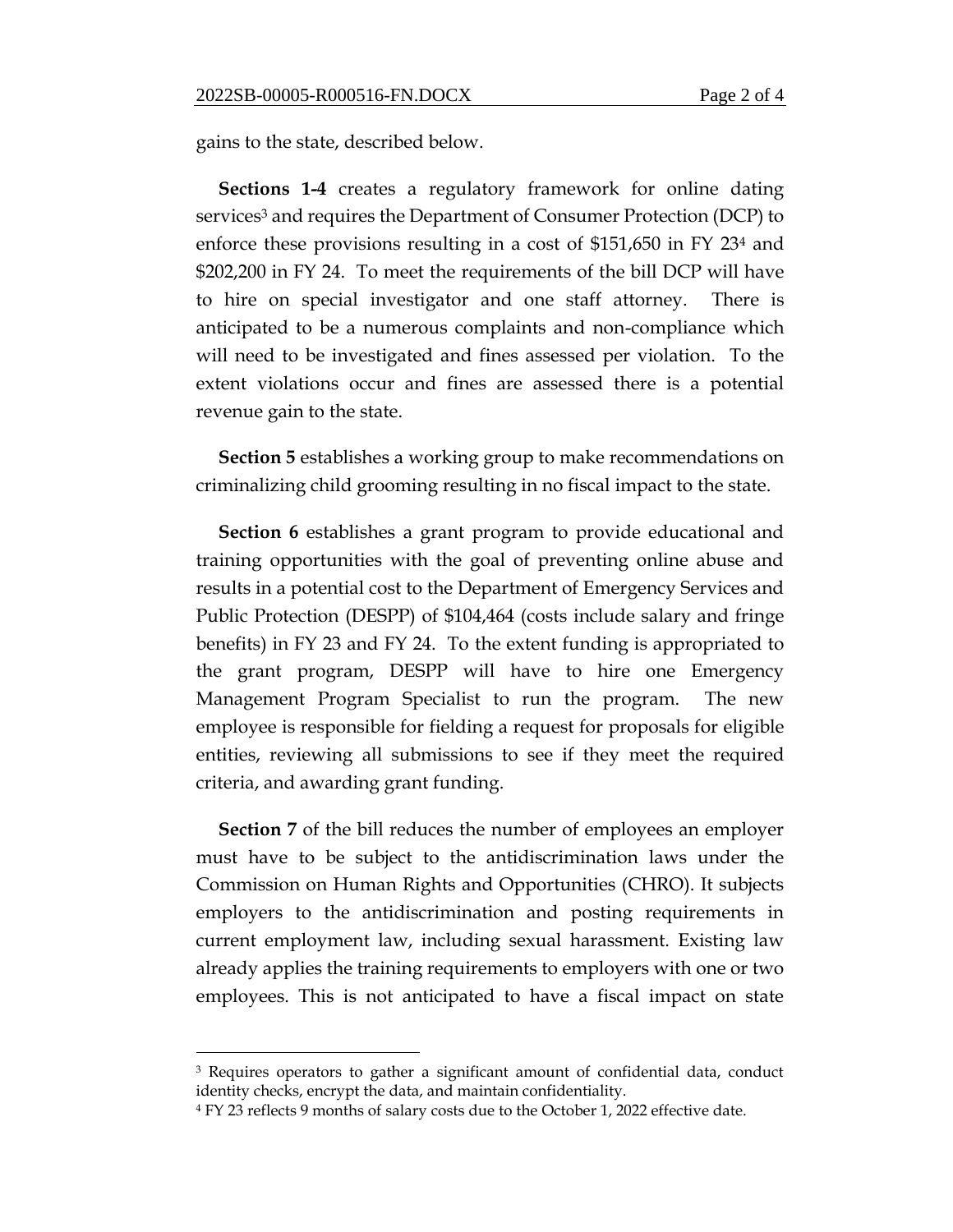agencies or municipalities as they already meet this requirement.

**Sections 8 and 9** of the bill expand the duties of CHRO by requiring all state agencies, within available appropriations, to provide a minimum of one hour of training on domestic violence and make resources available to victims. It requires CHRO, in conjunction with domestic violence victim advocates, to develop a link with certain domestic violence information on its website; and an online training method make them available to each state agency at no cost. It is anticipated that this would result in no cost to CHRO as the training would be developed by the victim advocates.

**Section 10** of the bill prohibits an employer from taking certain actions against an employee due to their family violence status. This has no fiscal impact to CHRO as they already protect workers under various situations. Additionally, Sections 10 and 13-23 of the bill add status as a family violence victim to the current list of protected classes, and authorizes CHRO to investigate claims of discrimination against family violence victims. Currently, it is a discriminatory practice to deprive someone of rights protected by laws due to various classifications. Adding this protected class of persons to the purview of CHRO is expected to increase the number of complaints to CHRO's current caseload, but it is anticipated current staff can handle any increased caseload.

**Sections 14 and 18-23** of the bill give CHRO authority to investigate claims of discrimination based on a person's status as a family violence victim under other laws currently under CHRO's purview.

**Section 16** of the bill extends current housing discrimination protections to those with a designation of family violence victim. This has no fiscal impact to CHRO as they already work to protect persons under similar designations and it is expected the agency has the necessary staff to handle any increase in caseload. Similarly, Section 17 prohibits creditors from discriminating against anyone on the basis of the person's status as a family violence victim. This is also not expected to not have a fiscal impact.